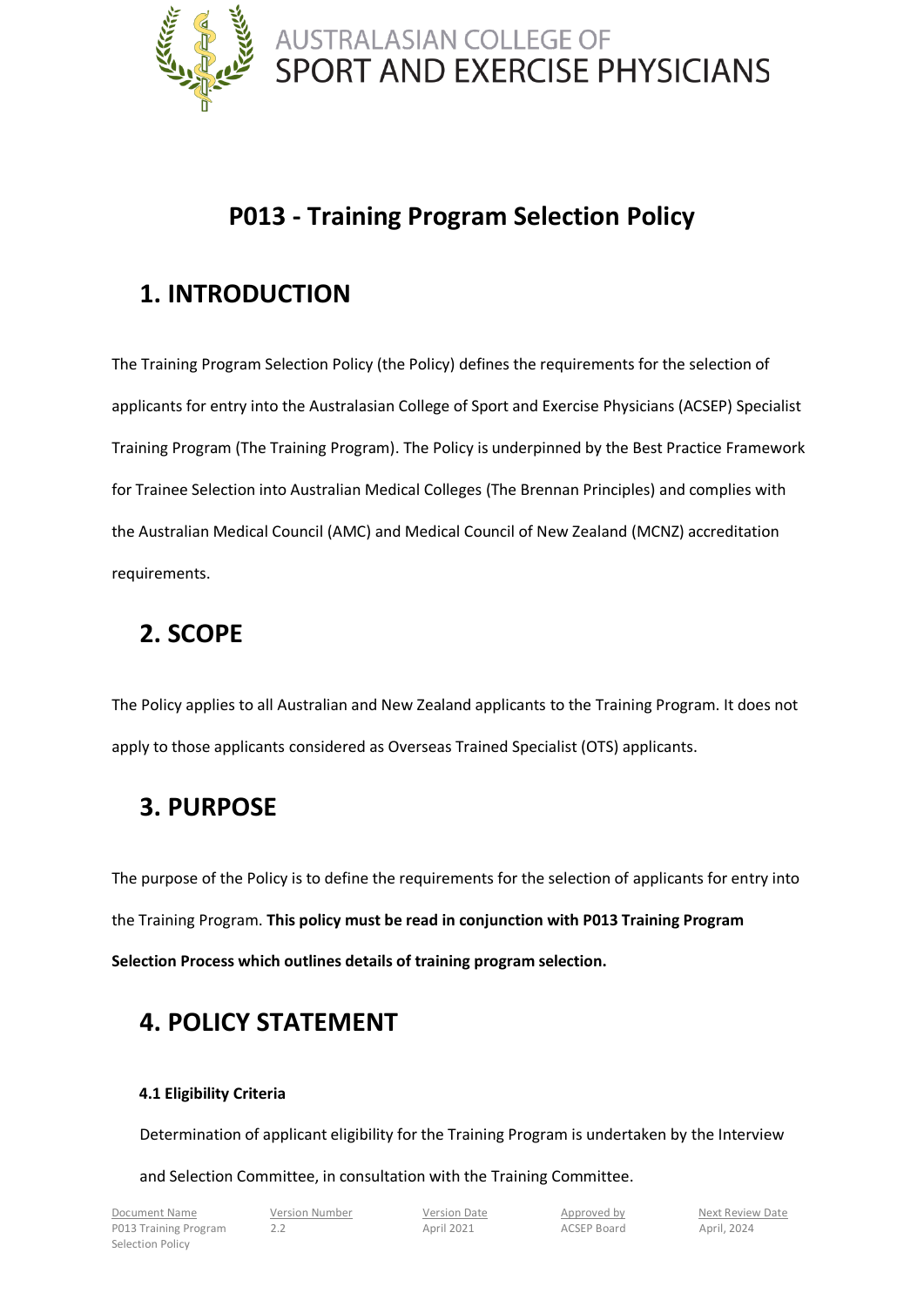

Applicants must provide suitable evidence for each of the following eligibility criteria, by the closing date for their Application to the Training Program.

- Current, unconditional, Medical Registration from the applicable Medical Board or Council in Australia or New Zealand.
- Completion of suitably acceptable (for the purposes of the Application) first and second years (PGY01, PGY02; and the commencement of (at minimum) a third year of a suitably acceptable (postgraduate Year 3 (PGY3) medical training (or its full-time equivalent)). Applicants who have not yet completed PGY3 will anticipate its completion prior to the date of commencement on The Training Program
- Permanent Residency or Citizenship of Australia or New Zealand.

### **4.2 Selection Criteria**

Applicants who have met the criteria are eligible for consideration for selection into The Training Program. Applicant knowledge, skills and behaviour, clinical experience, academic, and other achievements will be assessed in the selection criteria.

Selection criteria will be addressed by the applicant and assessed by the Interview and Selection Committee.

- a. Selection for the Training Program is based on:
- i) Successful completion of the ACSEP Entrance Examinations (as per policy P024 Entrance Examination Policy). Successful applicants will be invited to apply to the program in August each year.
- ii) Submission of the ACSEP Application Form which includes the curriculum vitae template. The information provided must be supported by a portfolio of evidence (e.g., proof of qualifications, events, awards etc). The experience, qualifications and awards demonstrated by the applicant are reviewed by two ACSEP fellows to determine the

applicant's CV score.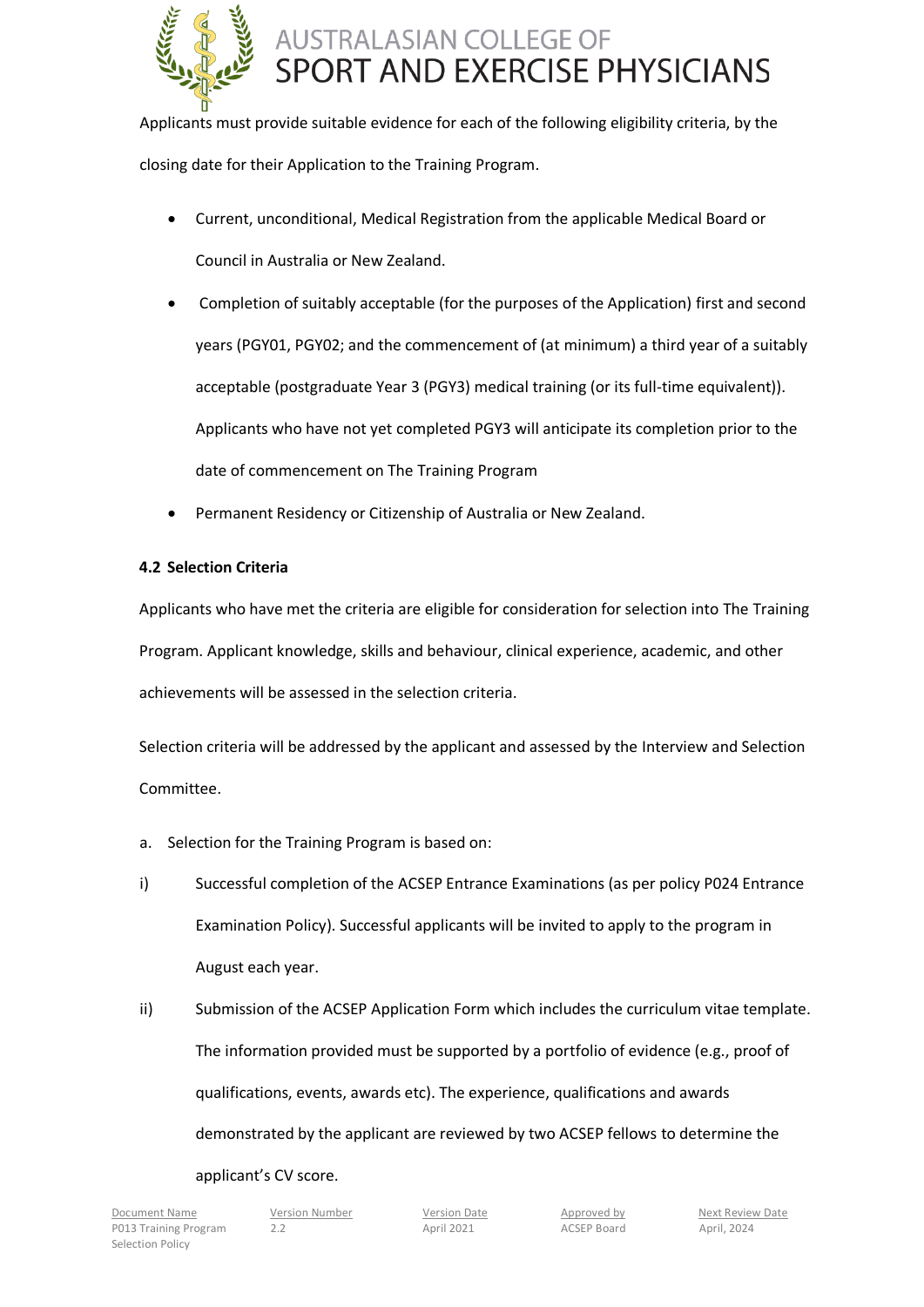

- iii) Attending ACSEP selection interviews if invited. Applicants results are summed across different questions or scenarios, which enables a total score and ranking of performance against other applicants.
- iv) Unsuccessful applicants will receive a letter outlining they have not been successful and inviting them to reapply the following year. To assist with developing their application, they will be offered one on one feedback with a member of the ISC.

### **4.4 Feedback and Appeals.**

a. Any unsuccessful applicants may seek individualised feedback on any aspect of the selection process and can lodge an appeal via the process described in *Policy P019 Review, Reconsideration and Appeals Policy.*

### **5. KEY RELATED DOCUMENTS**

The application process to the Training Program is detailed on the ACSEP website.

<https://www.acsep.org.au/page/about/education-and-training>

- [Best Practice Framework for Trainee Selection into Australian Medical Colleges](https://umbraco.surgeons.org/media/1202/rpt_brennan_report_1998.pdf)
- P013 Training Program Selection Process
- P019 Review, Reconsideration and Appeals Policy
- P024 Entrance Examination Policy

### **6. FEEDBACK**

College staff, membership or any other interested person may provide feedback about this

document by emailing [nationaloffice@acsep.org.au](mailto:nationaloffice@acsep.org.au)